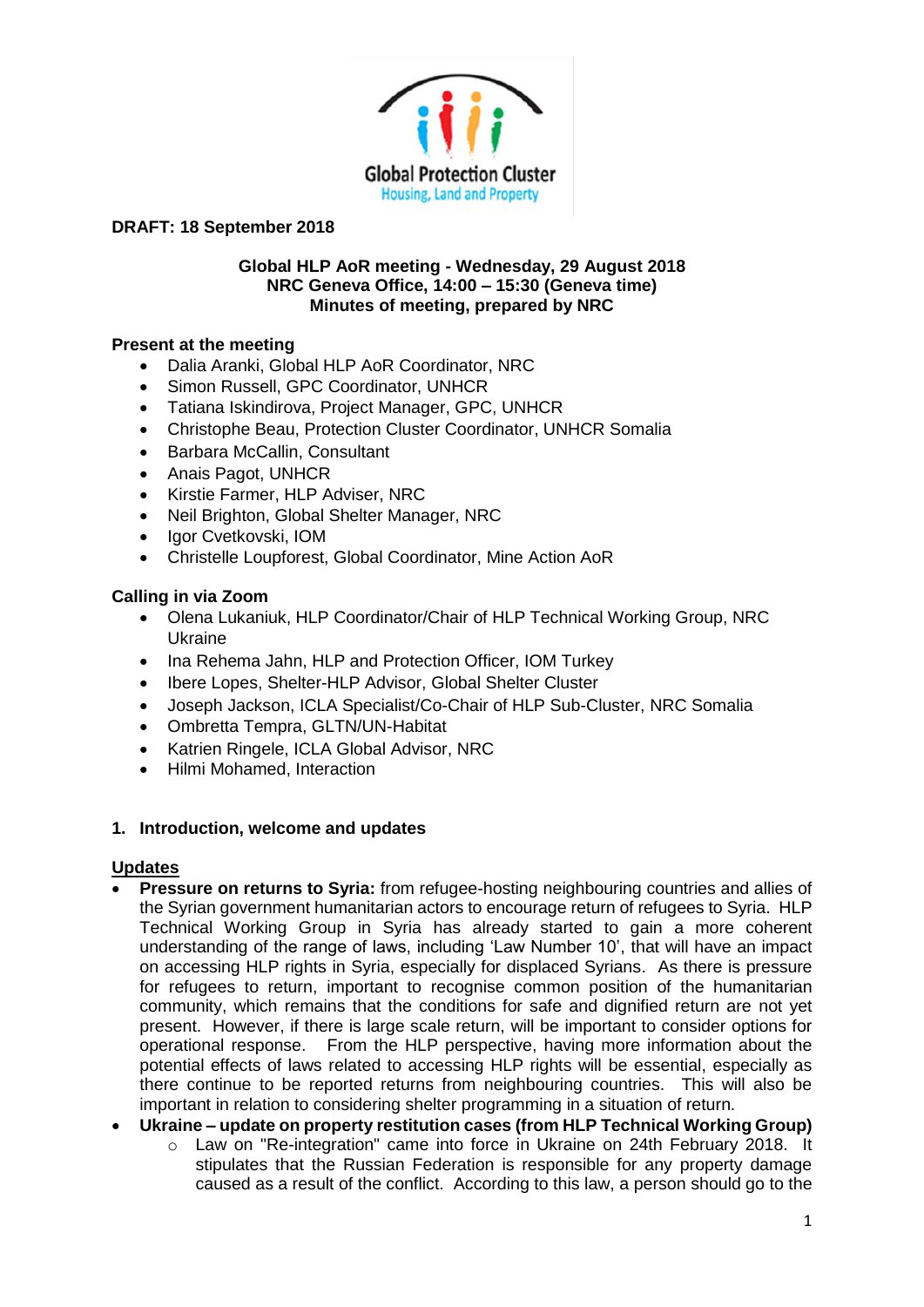

Ukrainian courts to claim against the Russian Federation for any compensation or reparation claims. This is also encouraged by waiving fees for claims against the Russian Federation; compared to the fees payable for any similar claims made against Ukraine or any other party. This breaches the principles of international law, including in relation to sovereignty of states. The HLP TWG is following up on this with advocacy efforts but progress has been slow so far.

- o The HLP TWG comes under the National Protection Cluster and National Shelter Cluster and the Clusters have worked together to produce a HLP Technical Note adapted to Ukrainian legislation. Expected to be finalised by 16th October.
- $\circ$  2019 elections in connection with planned parliamentary and presidential elections, the Government has prioritised Ukrainian Army soldiers for access to free/affordable housing solutions. Other groups of people affected by conflict are being neglected. UN agencies, with the support of the HLP TWG, are preparing advocacy messaging on this which should be prepared by the end of September.

## • **UN Habitat/GLTN updates**

- o New publication on land and conflict [\(https://gltn.net/home/2018/08/23/land-and](https://gltn.net/home/2018/08/23/land-and-conflict-lessons-from-the-field-on-conflict-sensitive-land-governance-and-peacebuilding/)[conflict-lessons-from-the-field-on-conflict-sensitive-land-governance-and](https://gltn.net/home/2018/08/23/land-and-conflict-lessons-from-the-field-on-conflict-sensitive-land-governance-and-peacebuilding/)[peacebuilding/\)](https://gltn.net/home/2018/08/23/land-and-conflict-lessons-from-the-field-on-conflict-sensitive-land-governance-and-peacebuilding/) which includes cases and analysis (from a number of actors) describing how various land-related approaches have been used throughout the conflict cycle, from conflict prevention through humanitarian assistance, recovery and development.
- o UN Secretary General's note on land and conflict (prepared by UN agencies, led by UN-Habitat) is currently being finalised and addresses a request from the previous SG on how HLP can best be addressed in conflict settings. UN-Habitat is also putting together a roadmap on how to finance the operationalisation of the note; which fits well with the new Guidance Note on HLP integration (which is to be presented in this meeting).
- IOM and Shelter/NFI Cluster for the X-Border Operation (Turkey) has recently finalised Shelter Repair Rehabilitation Guidelines, with strong HLP components. This feeds into due diligence discussions between the Global HLP AoR and Global Shelter Cluster. The guidelines will be presented officially at Global Shelter Cluster meeting in October.
- Global Shelter Cluster and Global CCCM Cluster are having respective annual meetings in October and Global HLP AoR will play a role in discussions and presentations on HLP, strengthening ongoing cross-cluster approaches to HLP.

#### *Action points:*

- *Syria: Dalia to request update from HLP Technical Working Group in Damascus regarding potential/actual effects on access to HLP for Syrian IDPs/refugees.*
- *Ukraine*: *NRC to share impact study on 'Strategic litigation in cases concerning compensation for damaged, destroyed or occupied property related to military conflict in eastern Ukraine (March – July 2018)'.*

# **2. Presentation on new Guidance Note – presented by Ina, IOM**

• Finalised in July 2018, the *Guidance Note: Integrating Housing, Land and Property Issues Into Key Humanitarian, Transitional and Development Planning Processes*, was circulated to the Global HLP AoR mailing list with a request for colleagues to nominate potential pilot countries where the Guidance Note can be put into practice with support from the Global HLP AoR.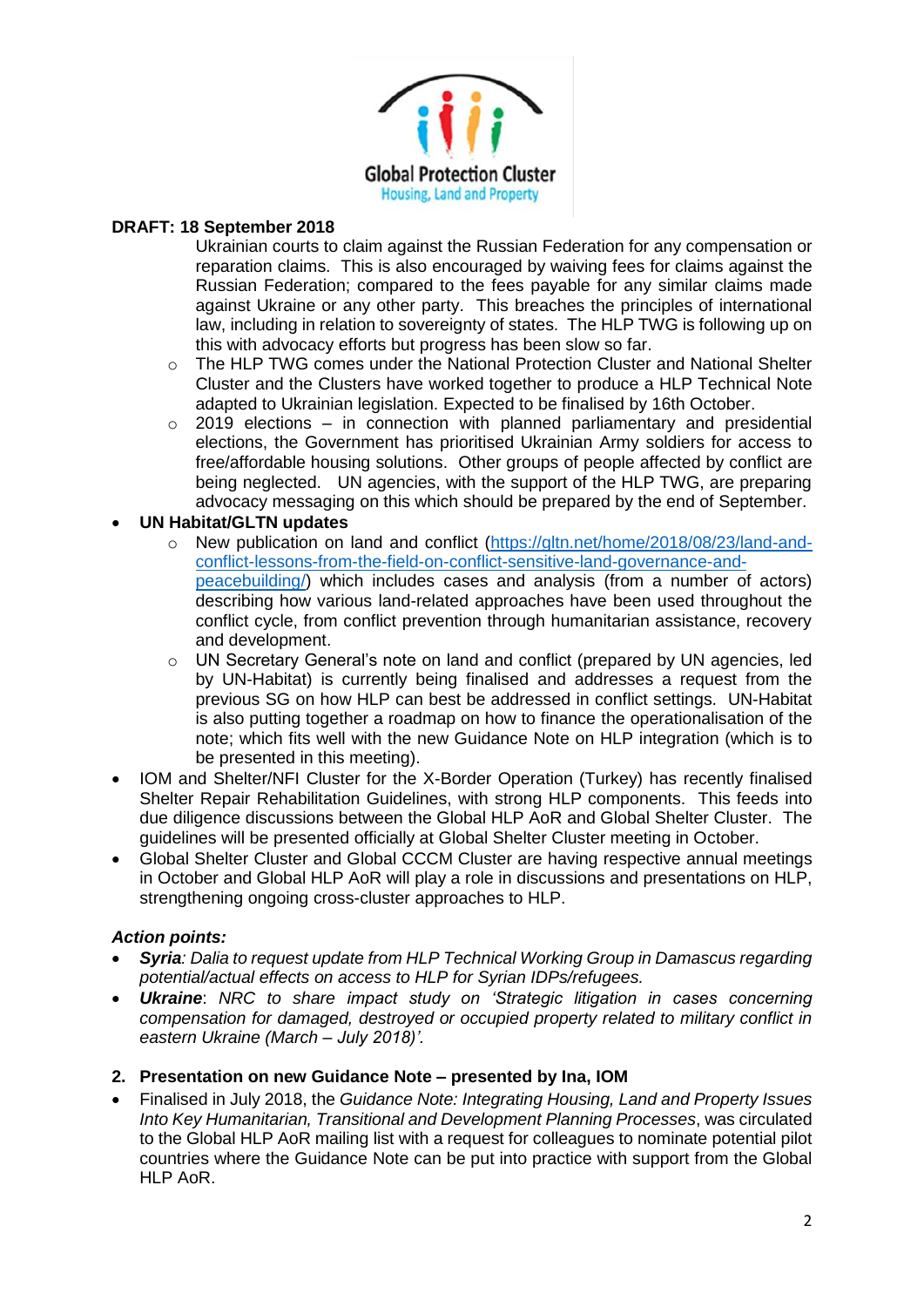

- Developed over past two years, including extensive consultations with inter-agency group - IOM, NRC, UNDP, UN-Habitat, UNHCR, and UN Women.
- Main objective of the Guidance Note is to provide operational guidance on five key themes which can be used as relevant: (1) HLP rights in emergency contexts; (2) HLP in peace processes, peacekeeping and peacebuilding; (3) HLP rights in rule of law and development programming and durable solutions; (4) Access to HLP rights for vulnerable groups; and (5) HLP in disaster risk reduction and climate change.
- For each theme, key entry points are identified regarding programming and funding mechanisms.
- It is a living document and can be updated based on experiences of using Guidance Note in practice.
- Next steps include the HLP AoR supporting two pilot countries to operationalise the Guidance Note; and using agreed advocacy messaging to present on the importance and relevance of integrating HLP, using Guidance Note as a support tool.
- Once colleagues have had a chance to read, we can discuss which countries might be selected for support and opportunities for using advocacy messaging.

#### **Comments**

• Discussion about the relevance of the Guidance Note in light of other guidelines. Conveying importance of HLP across responses and identifying key entry points that can be used by all actors. Also addressing gaps that have been identified by HLP actors, including bridging humanitarian-development nexus and ensuring HLP is included firmly within collective outcomes in relevant contexts.

#### *Action points:*

- Circulate Guidance Note again to give participants a chance to read and Global HLP AoR to follow up with some initially identified pilot countries.
- **3. Shelter-HLP update – presented by Ibere, Shelter-HLP Advisor, Global Shelter Cluster**
- Since May, have had requests for HLP support in South Sudan, Nigeria, DRC, Vanuatu. Also, participated in three regional fora discussing HLP in Shelter responses – East Africa Shelter Forum/Nairobi, Shelter Asia Forum/Bangkok and HLP AoR retreat/Bangkok.
- South Sudan Shelter Cluster wanted to understand more about how to address HLP issues in Shelter responses and to operationalise due diligence guidelines. Chance to refresh thinking on guidelines and provide conceptual tools on how to include HLP in shelter interventions.
- DRC HLP assessment in North Kivu regarding HLP as obstacle to return. Identified relevant HLP issues during displacement and in relation to potential return. Follow-up visit will take place in October to conduct workshop with Shelter actors to identify how best to address issues identified.
- Nigeria refresh local efforts to produce due diligence guidelines; initiated by HLP Sub-Working Group (co-led by NRC); identifying how to address HLP issues in shelter interventions and include in guidelines.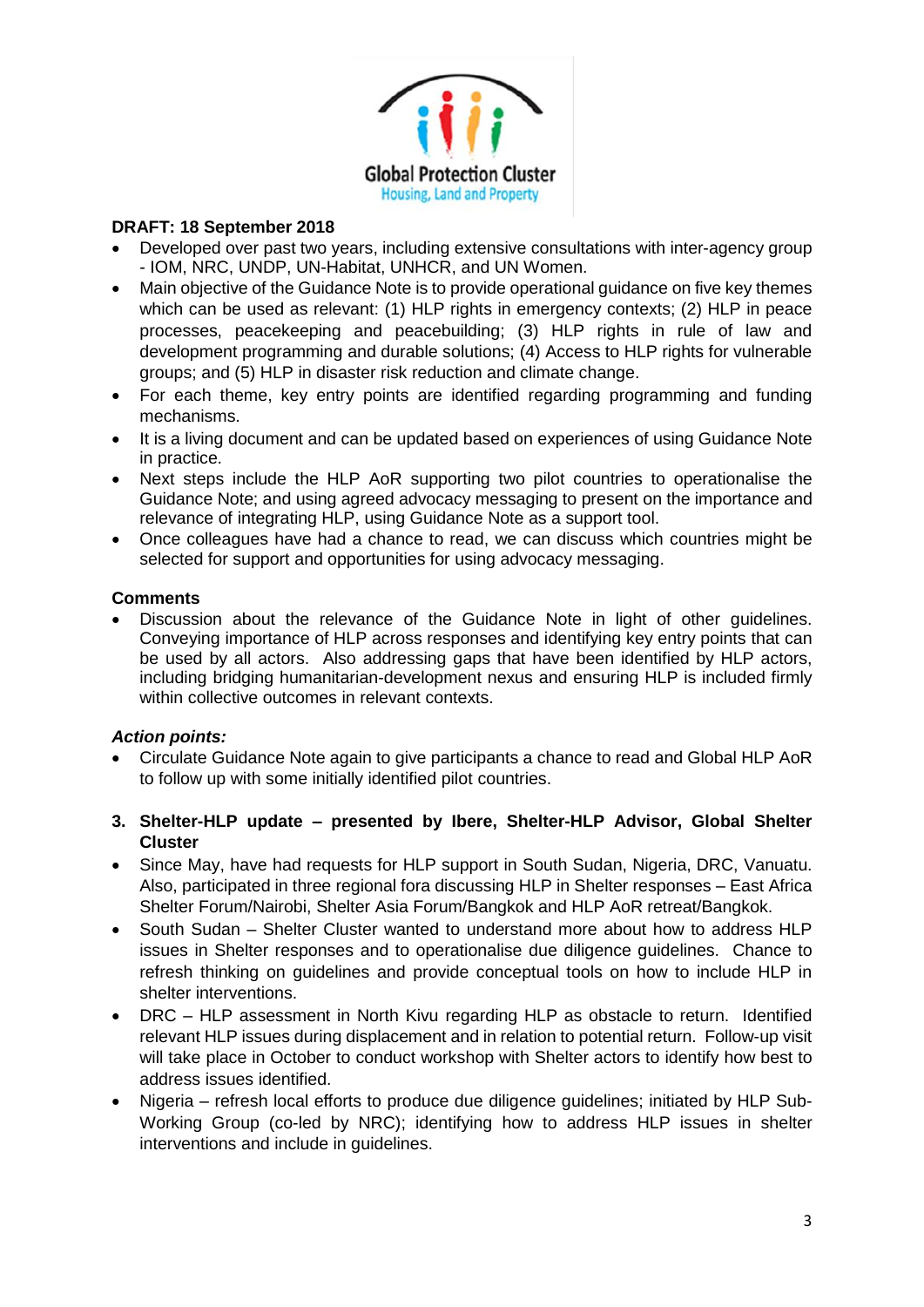

- Vanuatu active volcano in one of the islands and so 11,000 people to be resettled on another island. Government required support to address HLP issues in destination island and potential tenure options.
- Upcoming requests include HLP assessment in Ethiopia and Cox's Bazaar regarding HLP issues for refugees.
- Overall, noted Shelter actors start implementing interventions without considering HLP implications and then encounter challenges requiring HLP capacity. Continues to be lack of understanding about how to include HLP issues consistently. More recognition in some countries that support is needed to build HLP capacity as part of shelter coordination. In some contexts, HLP issues can be complex and need additional support to identify how these can be addressed.

#### **Comments**

- Important to note how Global Shelter Cluster has recognised need for additional HLP support at country level, including how HLP AoR and Shelter Cluster can work together to maximise resources and coherence in addressing HLP within shelter interventions.
- Focusing on security of tenure and what is secure enough so that ownership is not seen as only option in terms of achieving security of tenure in each context. NRC has developed training on this to facilitate the process of working with colleagues in country contexts to identify 'what is secure enough'. Support and encouragement is needed for country level colleagues until security of tenure is included more systematically in shelter interventions.
- Also need to work more closely with donors to understand importance and relevance of HLP.
- New Sphere standard of security of tenure will be useful tool to progress with this work.
- **4. Somalia: Forced evictions and response – presented by Joseph, co-lead HLP Sub-Cluster, Somalia**
	- Overview of function of HLP Sub-Cluster in Somalia.
	- Role of HLP Sub-Cluster in eviction monitoring, as number of forced evictions has continued to be high with over 200,000 in 2017 and 2018 respectively.
	- Common factors regarding evictions include general tenure insecurity; development; disputes between private landlords; arbitrary increases in rent; family-related disputes; threats from militias.
	- Overview of eviction response and prevention activities. Includes increased focus on risk mapping to identify how can intervene to prevent forced evictions.

#### **Comments**

- In Somalia, limited funding has been an issue in terms of being able to address extent of forced evictions.
- UN-Habitat recently completed study on land sector in Kismayo, Jubaland. Identified importance of understanding reality – no way to acquire land 'legally'. Can either grab land or buy from someone else who has grabbed land. One consequence of this is evictions. Will need to address land sector as a whole to be able to have a more sustainable solution.
- Globally, often note that there is more focus on eviction response than on eviction prevention. With focus on security of tenure, will be important to support country level HLP coordination bodies to increase capacity on prevention interventions.